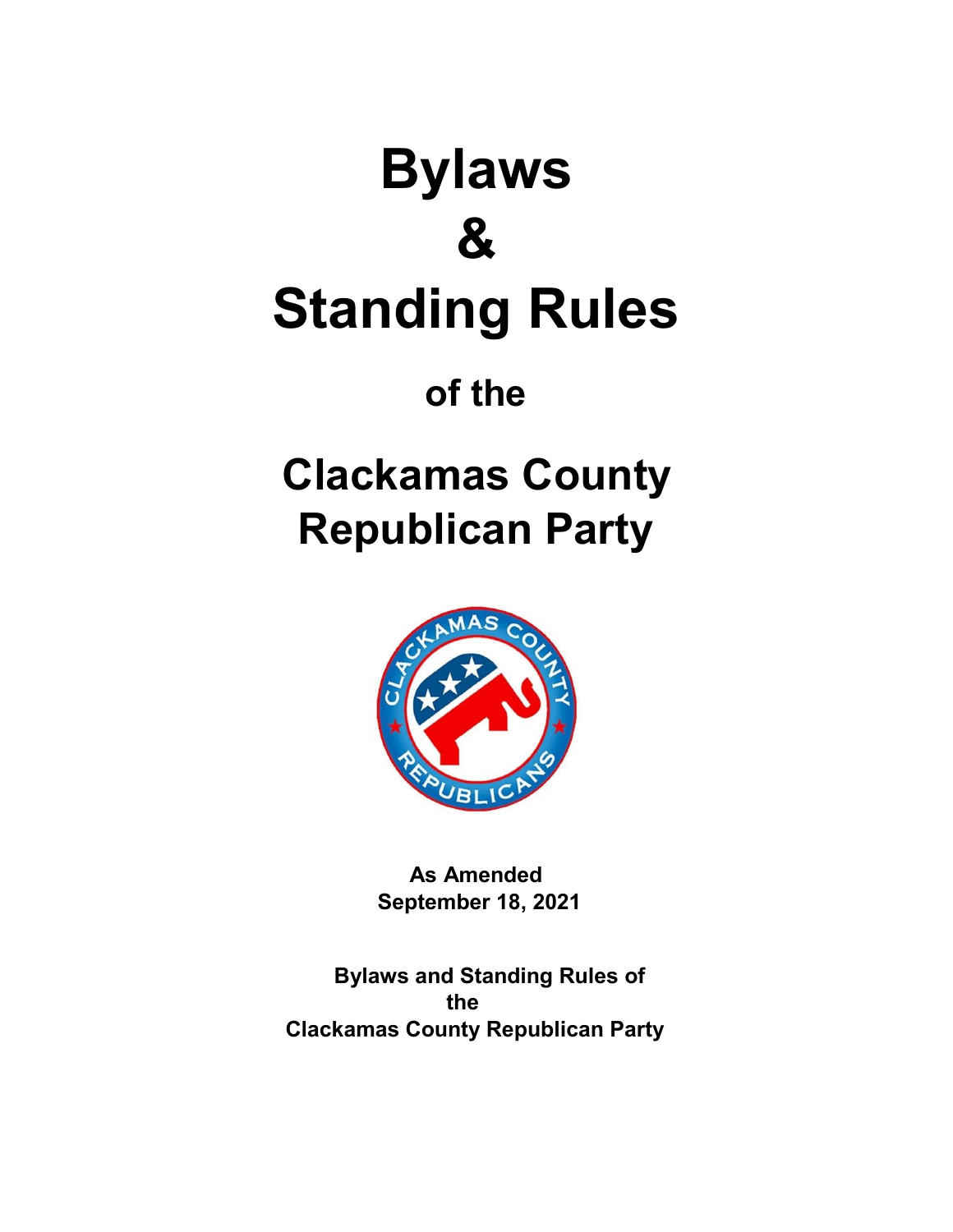#### **Table of Contents**

**Article I: Name** 

| Name                          |   |
|-------------------------------|---|
| <b>Article II: Objectives</b> |   |
| Objectives                    |   |
| <b>Article III: Authority</b> |   |
| Section A: Authority          |   |
| Section B: General            | 2 |

#### **Article IV: Clackamas County Republican Central Committee**

| Section A: Precinct Committee Persons (PCPs) |  |
|----------------------------------------------|--|
| Section B: Voting Members                    |  |
| Section C: Term of Office                    |  |
| 1. Elected PCPs                              |  |
| 2. Appointed PCPs                            |  |
| Section D: Fiscal Year                       |  |
|                                              |  |

#### **Article V: Officers and Their Duties**

| Section A: Officers             |   |
|---------------------------------|---|
| Section B: Election of Officers |   |
| Section C: Eligibility          | 2 |
| Section D: Term of Office       | 3 |
| Section E: Vacancies            | 3 |
| Section F: Duties of Officers   |   |
| 1. Chair                        | 3 |
| 2. Vice Chair                   | ঽ |
| 3. Secretary                    |   |
| 4. Treasurer                    |   |

#### **Article VI: Executive Committee**

| Section A: Voting Members                                                |   |
|--------------------------------------------------------------------------|---|
| Section B: Number of Meetings                                            |   |
| Section C: Authority                                                     |   |
| Section D: Business by Mail, Conference Call, Email, or Video Conference | n |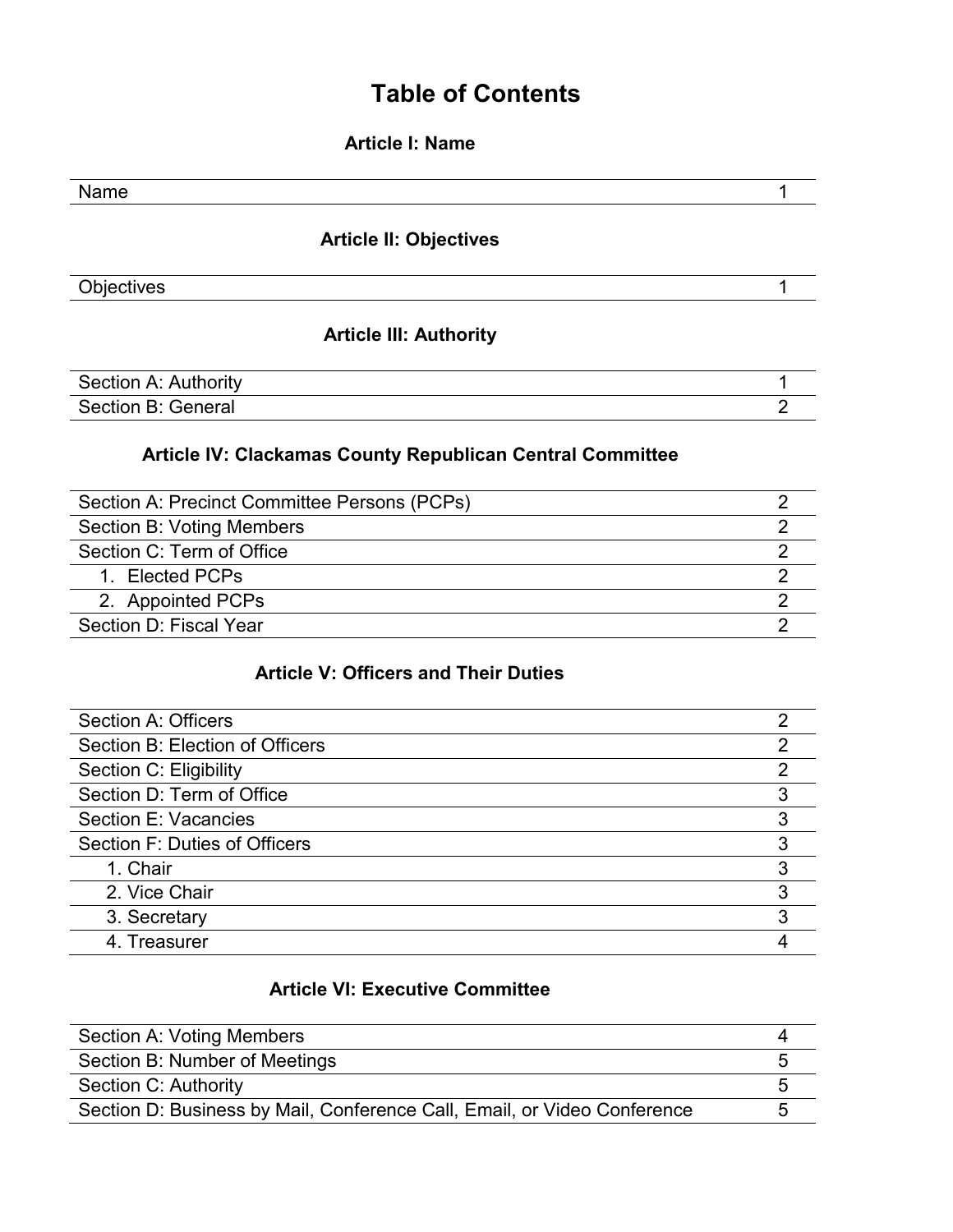#### **Article VII: House District Captains**

| Section A: Election                  |  |
|--------------------------------------|--|
| Section B: Eligibility               |  |
| Section C: Duties                    |  |
| Section D: Assumption of Resignation |  |
| Section E: Removal                   |  |
| Section F: Vacancies                 |  |

#### **Article VIII: Committees**

| <b>Section A: Standing Committees</b>    | 6 |
|------------------------------------------|---|
| 1. Audit                                 | 6 |
| 2. Budget                                | 6 |
| 3. Bylaws                                |   |
| 4. Candidate Recruitment and Development |   |
| 5. Credentials                           |   |
| <b>Section B: Special Committees</b>     |   |
| 1. PCP and Volunteer Recruitment         |   |
| 2. Election Integrity                    |   |

#### **Article IX: Oregon Republican Party – State Central Committee Delegates**

| Section A: Eligibility               |   |
|--------------------------------------|---|
| Section B: Number                    |   |
| Section C: Election                  |   |
| Section D: Duties                    | 8 |
| <b>Section E: Seating Priority</b>   | 8 |
| Section F: Assumption of Resignation |   |
| Section G: Vacancies                 |   |
|                                      |   |

#### **Article X: Meetings**

| Section A: Biennial Organizational Meeting                  |  |
|-------------------------------------------------------------|--|
| Section B: Regular Meeting                                  |  |
| Section C: Regular Petitioned and Recall Petitioned Meeting |  |
| Section D: Notice Required                                  |  |

#### **Article XI: Quorum**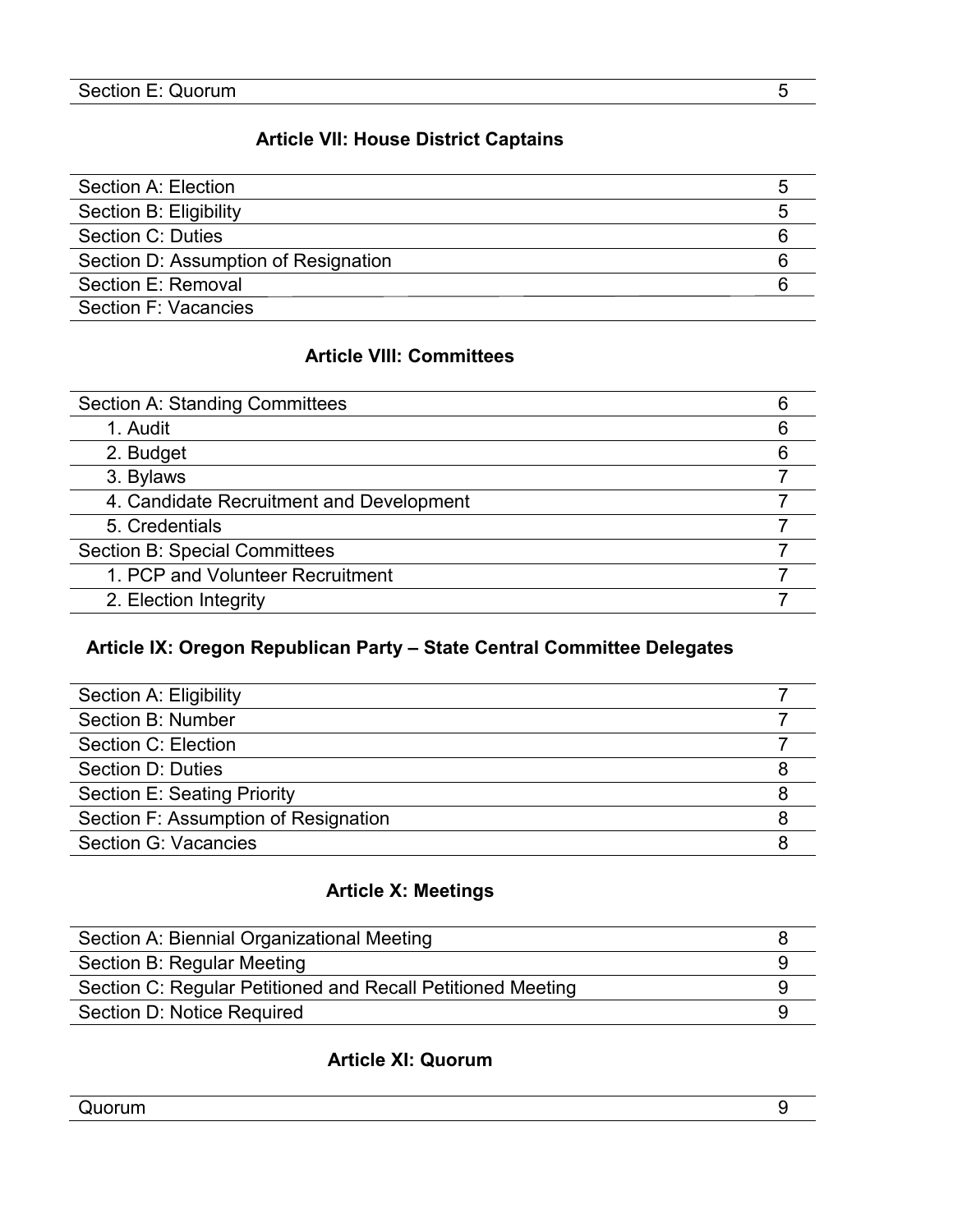#### **Article XII: Voting and Elections**

| Section A: Credentials Committee |  |
|----------------------------------|--|
| Section B: Proxies               |  |
| Section C: Majority Vote         |  |
| Section D: Balloting             |  |

#### **Article XII: Balloting at Biennial Organizational Meeting**

| Section A: Balloting          |  |
|-------------------------------|--|
| Section B: Candidates         |  |
| Section C: Run-off            |  |
| Section D: Candidate Speeches |  |

#### **Article XIV: Oregon Republican Party State (Platform) Convention Bonus Delegates**

| Section A: Eligibility | 10   |
|------------------------|------|
| Section B: Number      | 10   |
| Section C: Election    | 10   |
| Section D: Duties      | 10   |
| Section E: Vacancies   | 1110 |

#### **Article XV: Recall**

| Section A: Scope              |  |
|-------------------------------|--|
| Section B: Petition           |  |
| Section C: Voting Eligibility |  |
| Section D: Voting Requirement |  |
| Section E: Procedure          |  |

#### **Article XVI: Parliamentary Authority**

| Parliamentarv .<br>$\cdot$ ith oritri<br>$A$ $I$<br>_________________ |  |
|-----------------------------------------------------------------------|--|
|                                                                       |  |

#### **Article XVII: Amendment to Bylaws**

| <b>Amendment to Bylaws</b>                                     | 10        |
|----------------------------------------------------------------|-----------|
|                                                                |           |
| <b>Standing Rules of the Clackamas County Republican Party</b> | $12 - 13$ |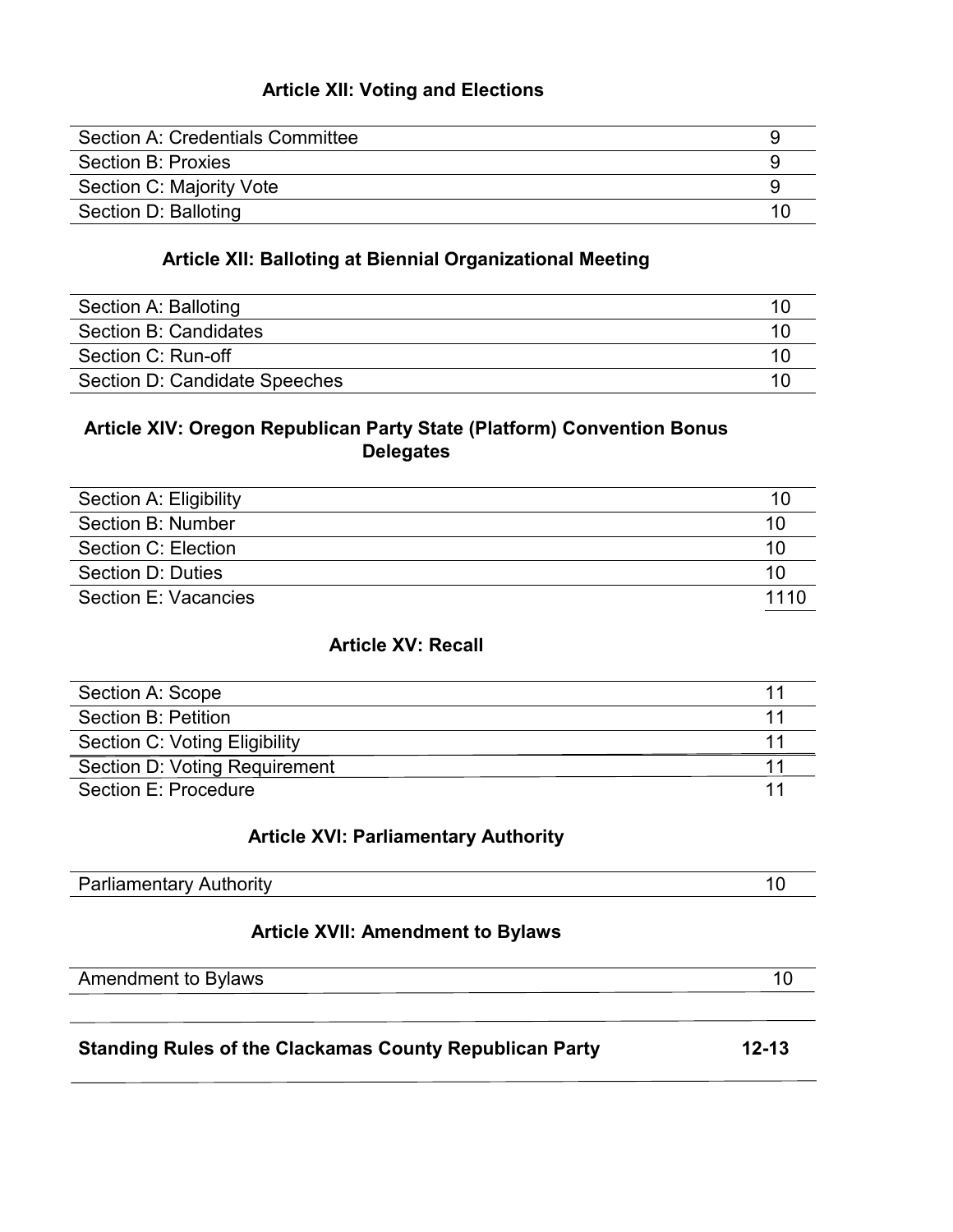**Bylaws** 

## **of the**

**Clackamas County Republican Party**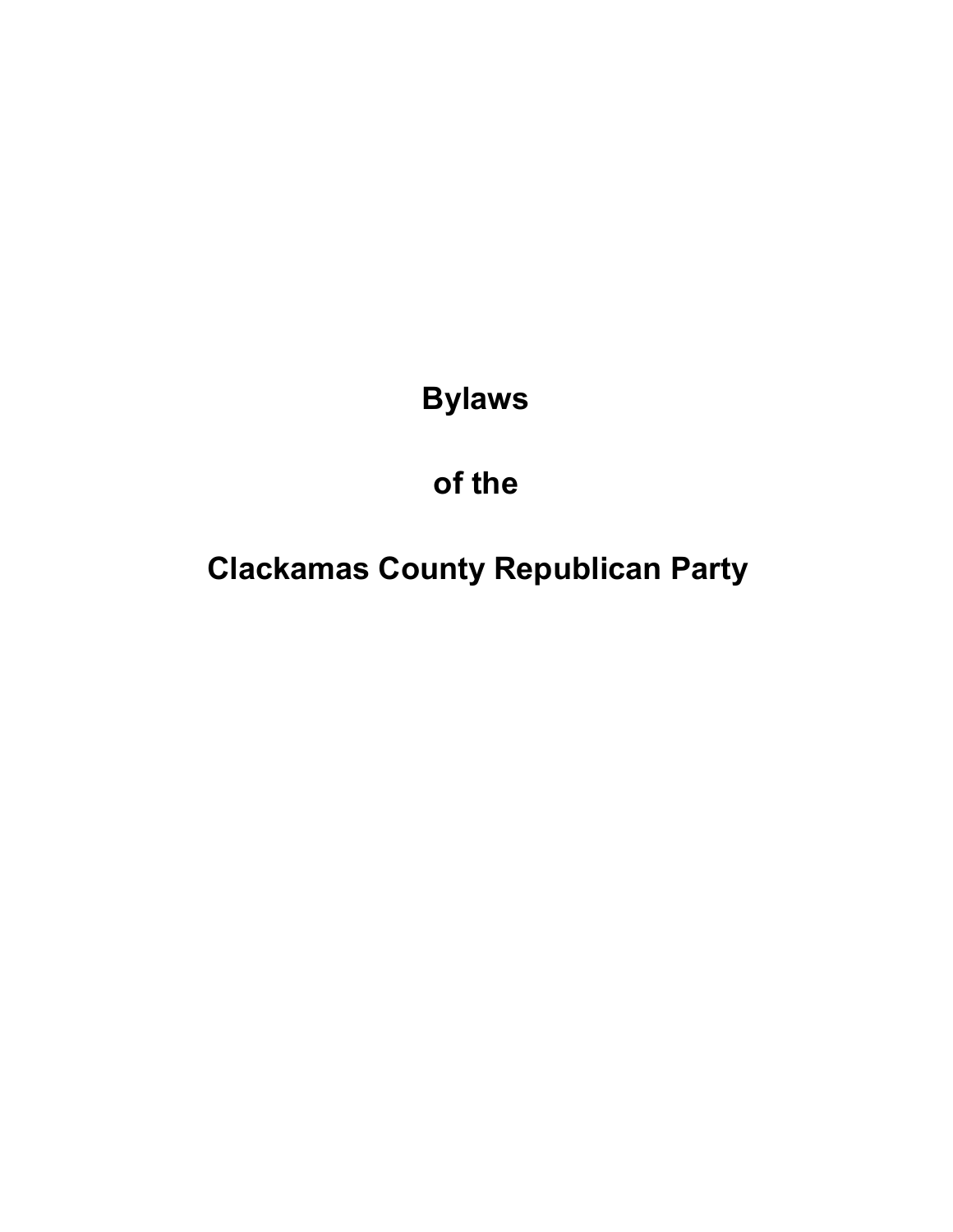**Bylaws of Clackamas County Republican Party**

#### **Article I - Name**

The name of this organization shall be the **Clackamas County Republican Party** (hereinafter also referred to as the **Clackamas County Republican Central Committee [CCRCC])**. The trade name of the organization shall be the **Clackamas County Republican Party (CCRP).** 

#### **Article II - Objectives**

The objectives of the Clackamas County Republican Central Committee shall be:

- To elect Republicans to public office who promote the platform of the Oregon Republican Party;
- To make the Republican Party the number one national party in Clackamas County by insuring growth of the Republican Party through voter registration and volunteer forces;
- To lead, contribute, and participate in the establishment of a Republican Party organization that is an effective vehicle for setting public policy through its platform;
- To coordinate, encourage, and assist county growth through its precincts;
- To maintain an office in the County Seat of Clackamas County for voter registration, PCP recruitment, and candidate support; to maintain and update a viable website and social media pages;
- To plan, organize, administer, and finance the Clackamas County Republican Central Committee's operations to accomplish the other stated objectives.

#### **Article III - Authority**

**Section A. Authority**. The Clackamas County Republican Central Committee is the highest Party authority in the County and has sole authorization to adopt rules or resolutions for all matters of the Clackamas County Republican Party government. Accordingly, these Bylaws and/or any rules adopted by the Clackamas County Republican Central Committee from time to time define the manner in which the Party is to be organized and operated. Except as otherwise provided by these Bylaws, it is not the intent of the Clackamas County Republican Central Committee to conform with ORS 248.012 to 248.316, as amended.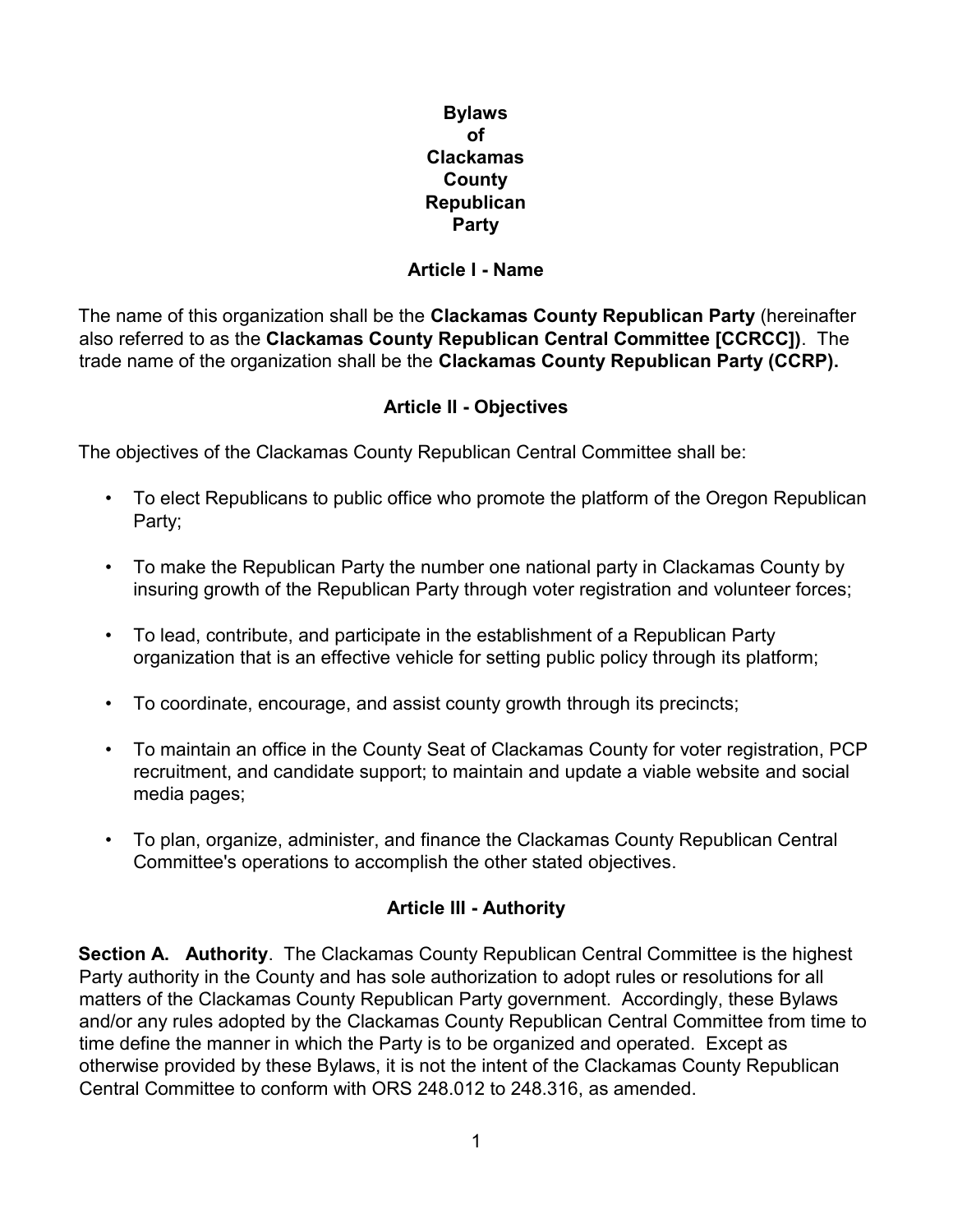**Section B. General**. These Bylaws shall become effective upon their adoption and shall be used to govern the Clackamas County Republican Central Committee until these Bylaws are amended.

#### **Article IV - Clackamas County Republican Central Committee**

**Section A. Precinct Committee Persons (PCPs).** In order to provide an equitable manner in which to select members of the Clackamas County Republican Central Committee, the Clackamas County Republican Party shall participate in elections for Precinct Committee Persons as provided in ORS 248.015 to 248.029, as amended.

**Section B. Voting Members.** Voting members of the Clackamas County Republican Central Committee shall consist of:

- 1. All certified *elected* Precinct Committee Persons (including the CCRCC Chair, Vice Chair, Secretary, Treasurer, as well as elected Delegates and Alternate Delegates to the Oregon Republican Party State Central Committee);
- 2. All certified *appointed* PCPs. (Note: An *appointed* PCP may not vote on the election of Clackamas County Republican Central Committee officers, Delegates or Alternate Delegates at the Biennial Organization Meeting).

#### **Section C. Term of Office.**

- 1. **Elected PCPs.** The term of office of an *elected* PCP shall be two (2) years beginning from the 24th day after the date of the biennial primary election until the 24th day after the date of the next following biennial primary election. ORS 248.015(6).
- 2. **Appointed PCPs**. PCPs who are *appointed* shall serve from the time they are approved until the certification of the next following biennial primary election.

**Section D. Fiscal Year.** The Fiscal Year for the Clackamas County Republican Central Committee shall be the calendar year, January 1 through December 31.

#### **Article V - Officers and Their Duties**

**Section A. Officers.** Elected Officers of the Clackamas County Republican Central Committee shall consist of a Chair, Vice Chair, Secretary, and Treasurer.

**Section B. Election of Officers.** Election of officers as listed in Section A will be held at the Biennial Organizational Meeting and shall be elected by a majority of those eligible voting members present.

**Section C. Eligibility.** Any registered Republican who is a duly elected or appointed PCP residing in Clackamas County is eligible to hold a position as officer of the Clackamas County Republican Central Committee.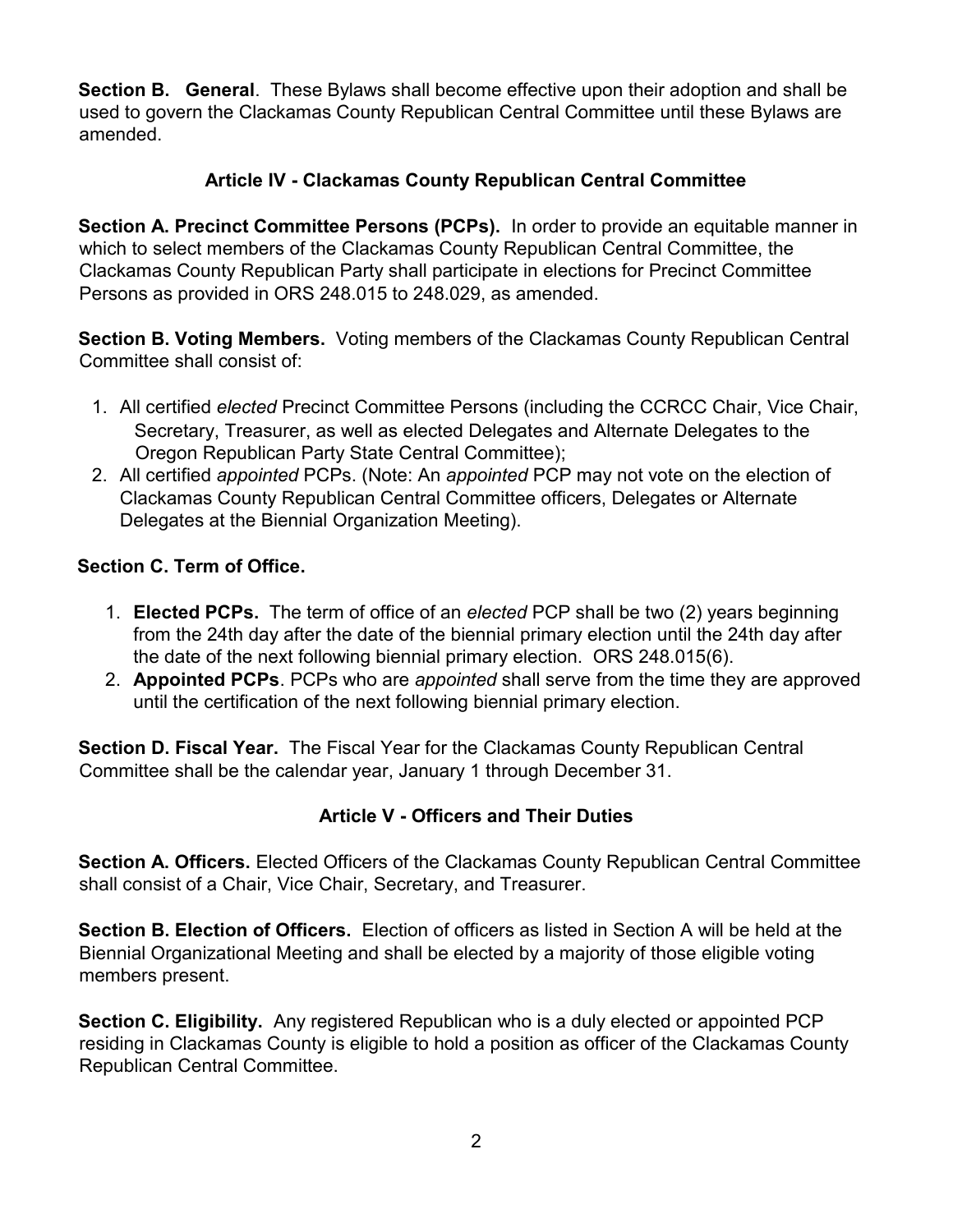**Section D. Term of Office.** Officers shall be elected at each Biennial Organizational Meeting and shall serve until the following Biennial Organizational Meeting, or until a successor is elected.

**Section E. Vacancies.** If the office of Chair of the Clackamas County Republican Party becomes vacant, the Vice Chair shall become Chair, unless declined by the Vice Chair, who will serve as interim Chair, until the office is filled by election at the next Clackamas County Republican Central Committee Meeting. A vacancy in any other office shall be filled temporarily by the Executive Committee. The vacant position shall be filled by vote of the Clackamas County Republican Central Committee at the next Central Committee meeting.

#### **Section F. Duties of the Officers.**

- 1. *Chair,* in addition to performing the duties outlined in other Articles of these Bylaws, the Chair of the Clackamas County Republican Central Committee shall:
	- a. Have general charge of the affairs of the Clackamas County Republican Central Committee as authorized by the Central Committee and Executive Committee of the Party. The Chair shall supervise and direct all Officers and committee chairs;
	- b. Call meetings as prescribed by these Bylaws;
	- c. Make a complete report of the activities and actions of the Executive Committee and its officers at each Clackamas County Republican Central Committee meeting;
	- d. Appoint a Parliamentarian who has a working knowledge of parliamentary procedure and *Roberts' Rules of Order* to be present and to assist at meetings of the Clackamas County Republican Central Committee;
	- e. Appoint Chairs of Standing Committees (as described in Article VIII) and Special Committees as appropriate to assist in the management and operation of the Clackamas County Republican Central Committee and Executive Committee. The term of office of all committee chairs shall expire when a new Clackamas County Republican Party Chair assumes office. Each appointed Standing Committee or Special Committee chair shall consult with the Party Chair on the membership of each committee;
	- f. Be an *ex officio*, non-voting member of all committees, except a Nomination Committee.
- 2. *Vice Chair***:** The Vice Chair shall perform such duties as may be assigned by the Chair of the Clackamas County Republican Central Committee. In the absence of the Chair, the Vice Chair shall assume the duties of the Chair. The Vice Chair shall coordinate and train House District Captains.
- 3. *Secretary***:** The Secretary shall maintain the official records of all proceedings of the Clackamas County Republican Central Committee and Executive Committee, including minutes of meetings and a roll of members present. These minutes shall be kept in duplicate form with one (1) copy sent to the Chair. Additional copies of any meeting minutes or of the roll shall be made available within five (5) days to any voting member of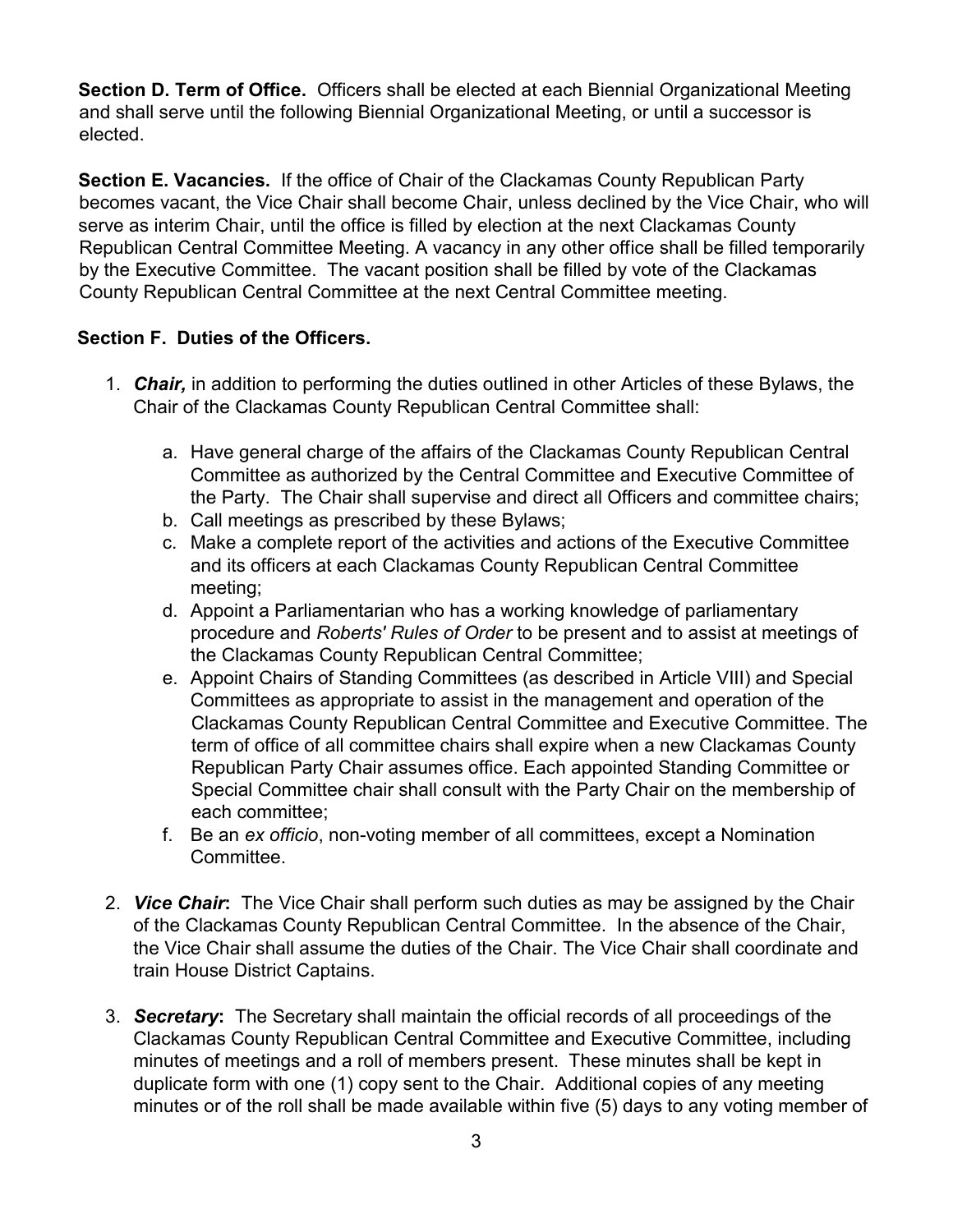the Executive Committee upon their written request. In the absence of the Secretary, the Chair shall appoint an acting Secretary. The Secretary shall be responsible for handling general correspondence as directed by the Chair and/or Executive Committee and for sending all notices required by these Bylaws. The Secretary shall maintain the official membership roster of the Clackamas County Republican Central Committee, shall notify the County Clerk of all additions and deletions, and shall provide a certified copy of the roster to the Credentials Committee to be used as the official list to confirm eligible voting delegates to Clackamas County Republican Central Committee meetings. The Secretary shall maintain a file of all committee reports, including the date received and action taken. The Secretary shall be responsible for providing a copy of these Bylaws to each new PCP. The Secretary shall be responsible for all filings (except Contribution and Expenditure reports with the Secretary of State) as required by Oregon Republican Party Bylaws or state statutes, specifically ORS 248.007, 248.012, 248.026, 248.033 and 248.035. In the absence of the Chair/Vice Chair, the Secretary shall call the meeting to order and preside until the immediate election of the Chairperson *pro tem.*

4. *Treasurer:* The Treasurer shall act as the fiduciary agent of the Clackamas County Republican Central Committee for the receipt and disbursement of its funds and shall maintain adequate records as prescribed by law. The Treasurer shall be responsible for submitting all required financial statements to appropriate government agencies (including filing Contribution and Expenditure reports with the Secretary of State). All checks of the Clackamas County Republican Central Committee in excess of \$200.00 shall be signed by the Chair and the Treasurer; and shall be made in accordance with a budget approved by the Central Committee. All checks will be issued out of one sequentially numbered set of pre-printed checks which the Treasurer will maintain. Proper and timely invoice and expense documentation will be maintained by the Treasurer consistent with good accounting practices and all applicable laws and reporting requirements. The Treasurer is entitled to withhold payment of such expenses were insufficient documentation is provided. The Treasurer shall also maintain a record of all assets owned by the Central Committee and shall provide a copy of all financial records to the successor Treasurer elected at the Biennial Organizational Meeting.

#### **Article VI --- Executive Committee**

**Section A. Voting Members.** The voting members of the Executive Committee shall consist of:

- 1. All duly elected or appointed Clackamas County Republican Central Committee Officers (see Article V);
- 2. All duly elected or appointed Delegates and Alternate Delegates to the Oregon Republican Party State Central Committee (see Article IX);
- 3. The elected or appointed House District Captain from each House District (see Article VII) or in the absence of the House District Captain the elected or appointed Alternate House District Captain may have a vote (see Article VII, Section C, item 5):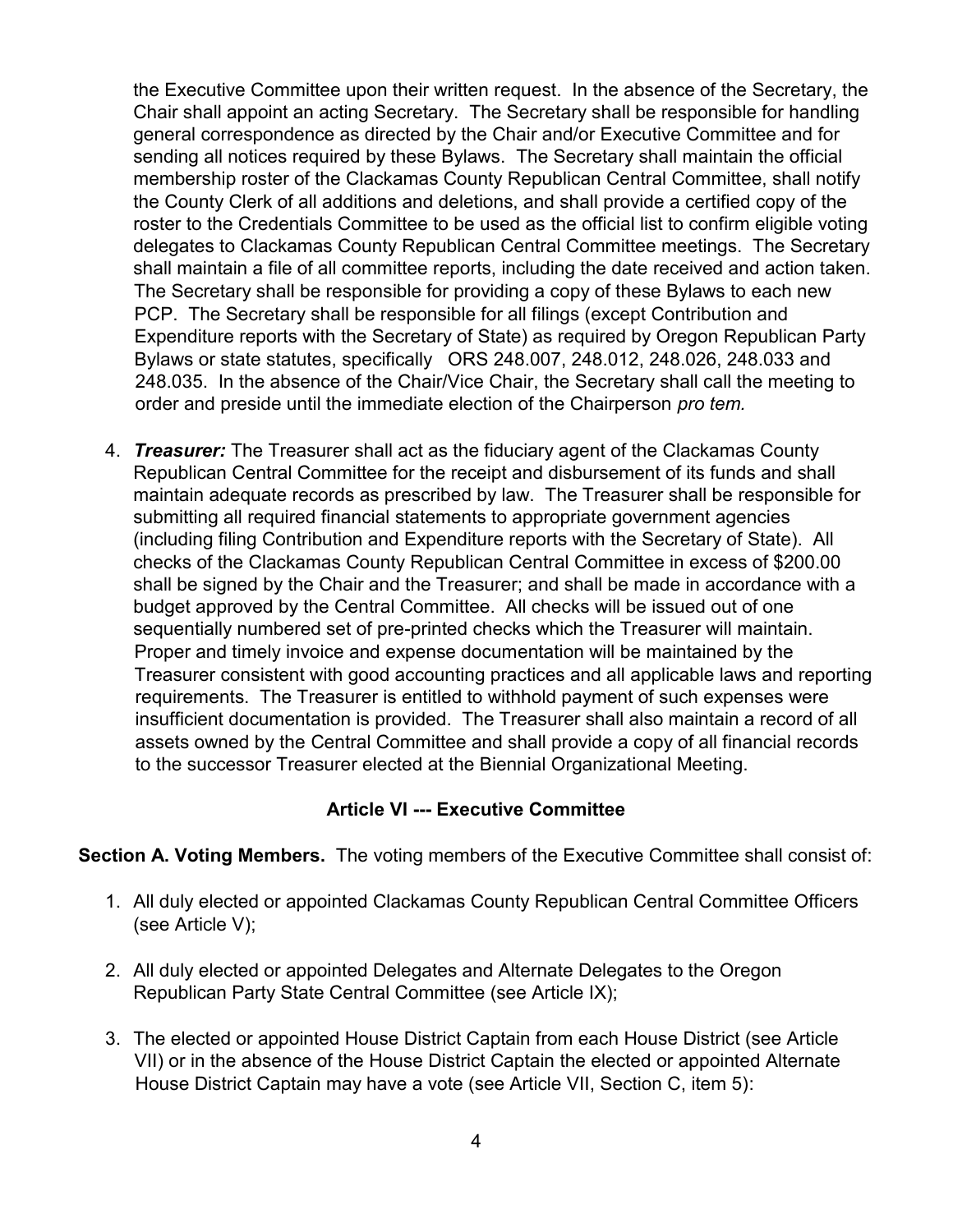- 4. Chair of all Standing Committees (see Article VIII). In the event there are co-chairs of any committee, there shall be only one vote allotted to that committee.
- 5. Immediate past Chair of CCRP. Provided the Chair was not recalled and is confirmed by the current Executive Committee at the next Executive Committee Meeting following the completion of their term.

**Section B. Number of Meetings.** Meetings of the Executive Committee shall be held every month, unless waived by a majority vote of the Executive Committee. Meetings of the Executive Committee may also be called by the Chair or may be called by a vote of the Executive Committee at an Executive Committee Meeting.

**Section C. Authority.** Subject to the direction of the Clackamas County Republican Central Committee, during intervals between Clackamas County Republican Central Committee meetings the Executive Committee shall carry on the business of the Clackamas County Republican Central Committee and shall possess and may exercise all the powers of the Clackamas County Republican Central Committee, except those reserved specifically to the Clackamas County Republican Central Committee.

**Section D. Business by Mail, Conference Call, email, or video conference.** When necessary, certain business of the Executive Committee may be conducted by mail, conference call, email, or video conference. The Chair shall give five (5) days' notice to each member of the Executive Committee of the proposed form of business (whether by mail, conference call, email, or video conference) and the nature of the business to be discussed. In the event a vote is required on any business being conducted, a matter shall be decided by a majority vote of those participating and voting. Matters approved as specified by these provisions shall be placed on the agenda and confirmed in person at the next regular meeting of the Executive Committee.

#### **Section E. Quorum.**

- 1. A quorum of the Executive Committee shall consist of one-third (1/3) of the eligible voters of the Committee; and
- 2. Where a member holds multiple voting positions on the Executive Committee, only one of those positions shall be considered in the quorum requirement.

#### **Article VII - House District Captains**

**Section A. Election.** House District Captains and Alternate House District Captains shall be elected at the Biennial Organization Meeting by a majority of all certified elected or appointed PCPs.

**Section B. Eligibility.** Any registered Republican who is a duly elected or appointed Precinct Committee Person in Clackamas County is eligible to hold a position as House District Captain of the Clackamas County Republican Central Committee.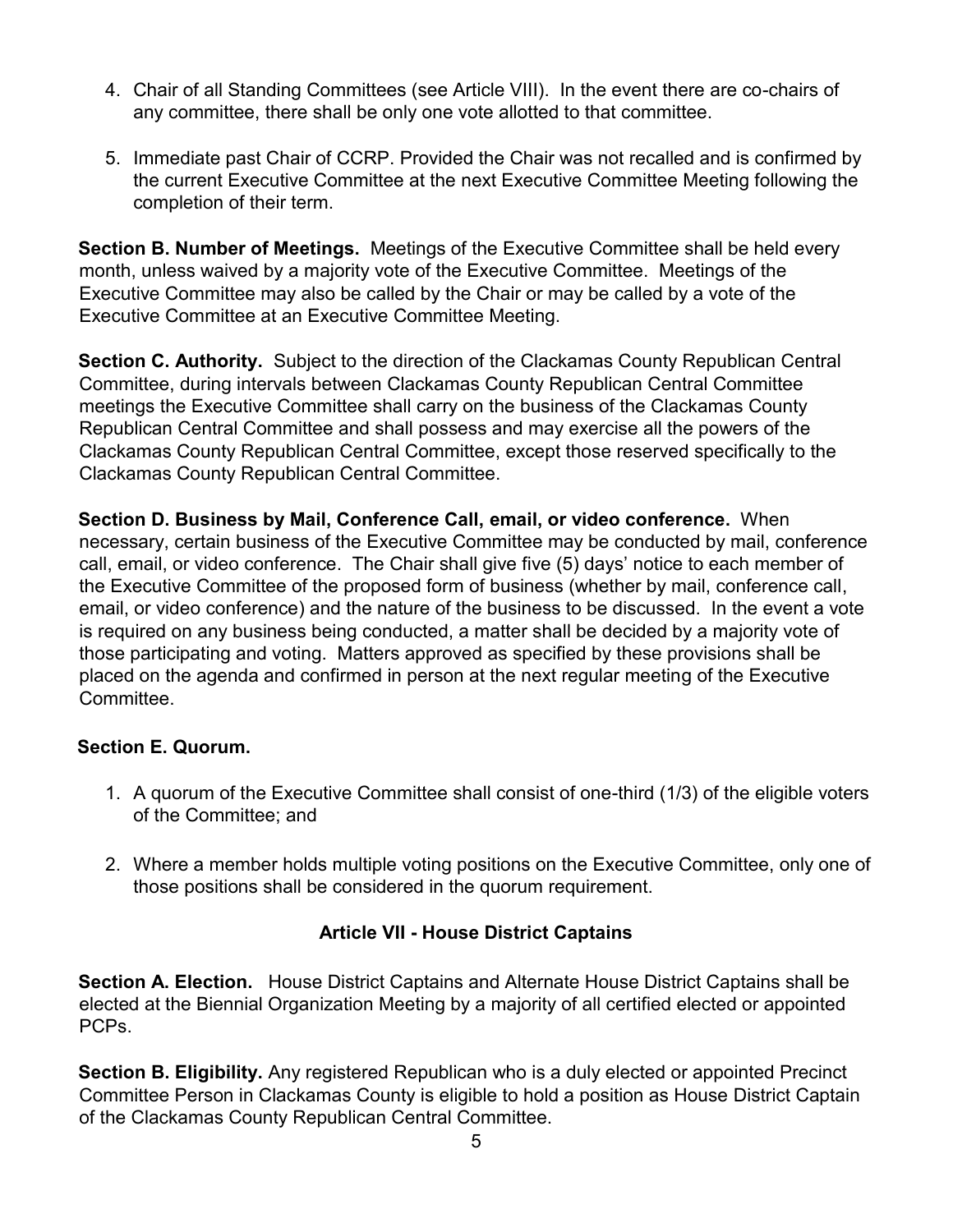**Section C. Duties.** House District Captains shall:

- 1. Administer programs of material distribution and precinct organization;
- 2. Act as liaison between the PCPs in their House District and the Executive Committee;
- 3. Appoint Area Leaders to whom they will assign various responsibilities from amongst the PCPs of their district;
- 4. House District Captains are voting members of the Executive Committee;
- 5. Alternate District House Captains will have a vote on the Executive Committee in the absence of the House District Captains.

**Section D. Assumption of Resignation.** Any House District Captain who fails to attend three (3) consecutive official meetings without prior notification to the Chair will be considered as having resigned that position to which they were either elected or appointed.

**Section E. Removal.** The Executive Committee may remove any House District Captain by two-thirds (2/3) vote of those members present and voting.

**Section F. Vacancies**. By a majority vote of those members present and voting, the Central Committee shall fill any House District Captain or Alternate position vacancies that arise or exist subsequent to the Biennial Organizational Meeting. The Executive Committee may appoint a temporary House District Captain or Alternate until the next Central Committee meeting.

#### **Article VIII – Committees**

**Section A. Standing Committees.** The Chair of the Clackamas County Republican Central Committee shall appoint Chairs of Standing Committees who are PCPs whose appointments shall be approved by the Executive Committee. The Chairs of Standing Committees will report to the Clackamas County Republican Party Chair and Executive Committee. The Chairs of Standing Committees shall attend all Executive Committee meetings and have a vote at such meetings. The Standing Committees shall include but not be limited to:

- 1. **Audit.** The Audit Committee shall perform an informal review and audit of all books and records of the Clackamas County Republican Central Committee. A committee of not less than three (3) members shall be appointed by the Clackamas County Party Chair to audit the books of the Treasurer by January 31 of each year and to present a report at the next Central Committee meeting.
- 2. **Budget.** The Budget Committee shall prepare an Interim Budget for the new fiscal year. The Interim Budget shall be submitted to the Executive Committee for approval by December 31. The Interim Budget shall be submitted to the Central Committee for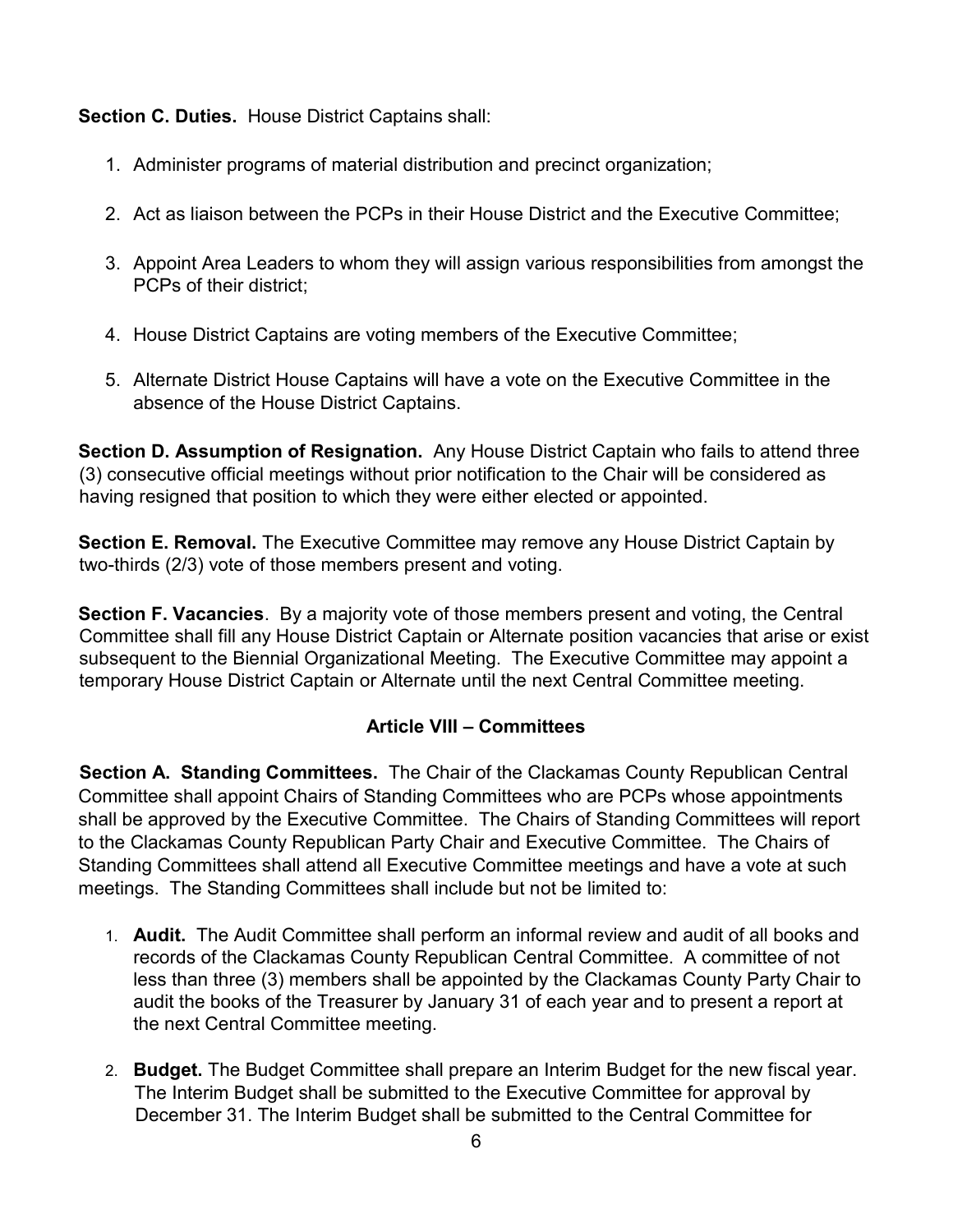approval at the first Central Committee meeting of the year. Upon approval, the Interim Budget shall become the Budget for the remainder of the year.

- 3. **Bylaws.** The Bylaws Committee shall review and maintain Bylaws that are in accordance with all Oregon Revised Statutes (ORS), Oregon Republican Party Bylaws, and *Roberts Rules of Order, Newly Revised.*
- 4. **Candidate Recruitment & Development.** Develop a database of elected offices (partisan and nonpartisan) in Clackamas County. Work with Republican organizations to fill vacancies with Republican Candidates.
- 5. **Credentials.** The Credentials Committee shall keep an accurate count of Precinct Committeepersons registered at Clackamas County Republican Central Committee meetings.

**Section B. Special Committees.** The Chair of the Clackamas County Republican Central Committee may appoint Special Committees as may be necessary or appropriate to accomplish special or specific tasks. A Special Committee Chair will be a non-voting member of the Executive Committee

- 1. **PCP and Volunteer Recruitment**. The PCP and Volunteer Recruitment Chairs shall assist in recruiting PCPs for election and appointment and shall present their names to the Central Committee for affirmation and will maintain a database of all Republican volunteers to enlist in Party and campaign activities.
- 2. **Election Integrity.** The Election Integrity Chairman shall lead the Election Integrity Project during each election cycle.

#### **Article IX --Oregon Republican Party State Central Committee Delegates**

**Section A. Eligibility.** A person must be an elected or appointed PCP to be eligible to become a Delegate or Alternate Delegate.

**Section B. Number.** The number of Delegates and Alternate Delegates to the Oregon Republican Party State Central Committee is determined by Oregon Revised Statute and the Oregon Republican Party State Central Committee. The Chair and Vice Chair of this Clackamas County Republican Central Committee shall serve in the first two delegate positions to the State Central Committee. Any remaining Delegates and all of the Alternate Delegates shall be elected by the Central Committee at the Biennial Organizational Meeting.

**Section C. Election.** Delegates and Alternate Delegates to the Oregon Republican Party State Central Committee shall be elected at the Biennial Organizational Meeting of the Clackamas County Republican Central Committee and shall be elected by a plurality vote of those eligible voters present. All elected Delegates and Alternates Delegates to the Oregon Republican Party State Central Committee will be voting members of the Clackamas County Republican Central Committee and Executive Committee.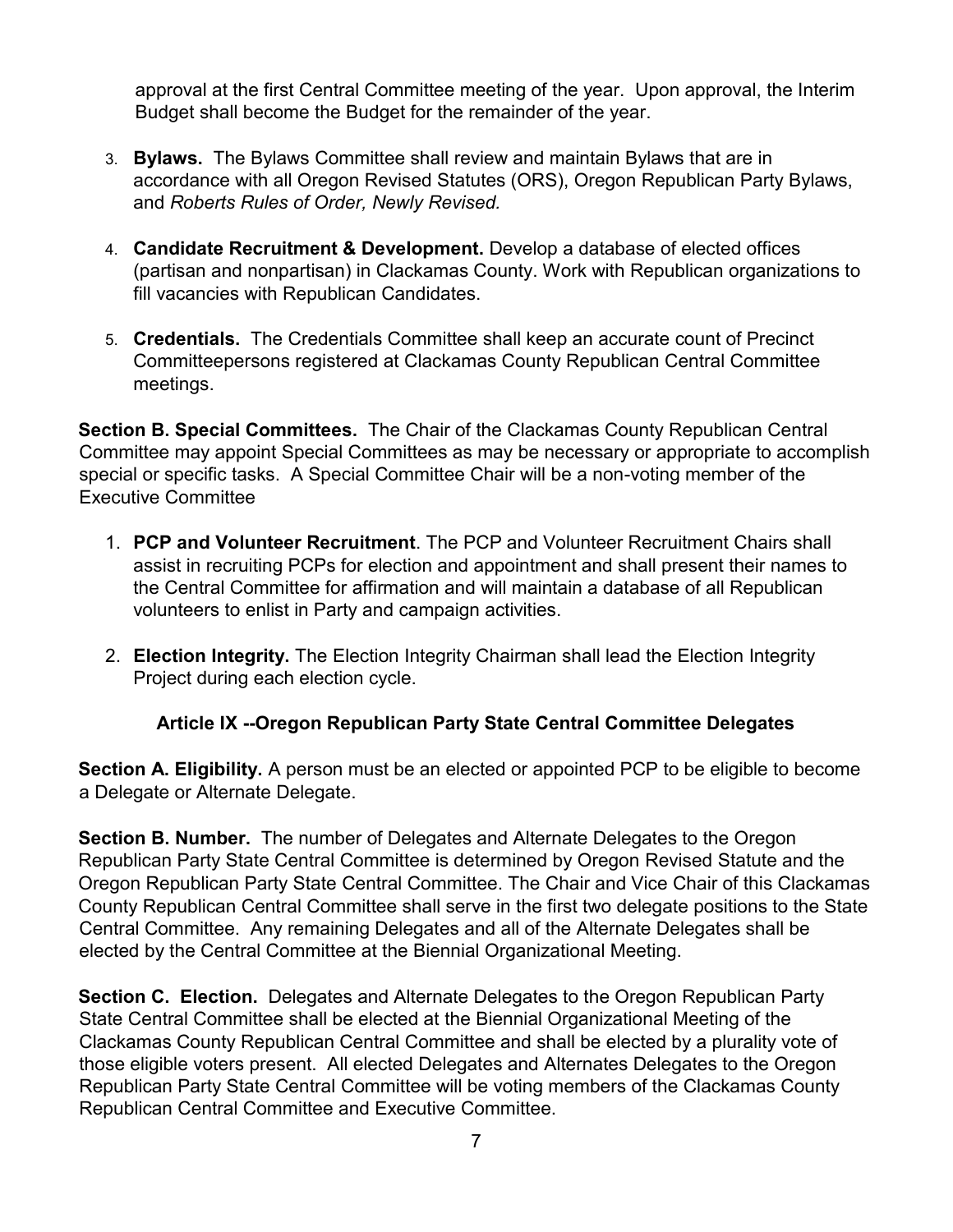**Section D. Duties.** Delegates and Alternate Delegates to the State Central Committee are responsible for attending all meetings of the County Republican Central and Executive Committees, for participating in such committee activities as may be requested of them from time to time by the Chair, and for representing the Clackamas County Republican Central Committee in accordance with the position for which they were elected.

**Section E. Seating Priority.** Whenever Delegates and Alternate Delegates are elected pursuant to these Bylaws, both Delegates and Alternates shall be ranked according to the number of votes cast for them at the election, with the person receiving the most votes being ranked first. Alternate Delegates shall replace Delegates in accordance with their ranking.

**Section F. Assumption of Resignation.** Any Delegate or Alternate Delegate who fails to attend three (3) consecutive official meetings without prior notification to the Chair will be considered as having resigned that position to which they were either elected or appointed.

**Section G. Vacancies.** When any of the Delegate positions to the Oregon Republican Party State Central Committee becomes vacant, the highest-ranked Alternate Delegate to the State Central Committee shall automatically assume the position of Delegate. When a vacancy exists in any of the positions of Alternate Delegate to the State Central Committee, any lower-ranked Alternate Delegates automatically advance one position in rank, thereby creating a vacancy in the position of the lowest ranked Alternate Delegate. A vacancy in the position of the lowest ranked Alternate Delegate to the State Central Committee shall be filled by the Executive Committee as soon as is reasonably practical.

#### **Article X -- Meetings**

**Section A. Biennial Organizational Meeting.** The Biennial Organizational Meeting of the Clackamas County Republican Central Committee shall be held in every even-numbered year no sooner than the day following the General Election and no later than November 25 of evennumbered years.

- 1. The County Clerk shall mail a copy of the notice of the organizational meeting to each newly elected PCP when the County Clerk mails the certificate of election or acceptance of office required by ORS 248.033 (2).
- 2. A copy of the notice must also be sent to the ORP State Central Committee no later than ten (10) days prior to the date of the meeting. (ORP Bylaws, Article XVI, Section E)
- 3. The specific purpose of the Biennial Organizational Meeting will be to elect officers, Delegates and Alternate Delegates (to the Oregon Republican Party State Central Committee), as well as to elect House District Captains. *Appointed* PCPs may not vote for the positions of Chair, Vice Chair, Secretary, Treasurer, Delegate, or Alternate Delegate. (ORP Bylaws, Article XVI, Section E); however, appointed PCPs may vote for House District Captains and Alternate House District Captains.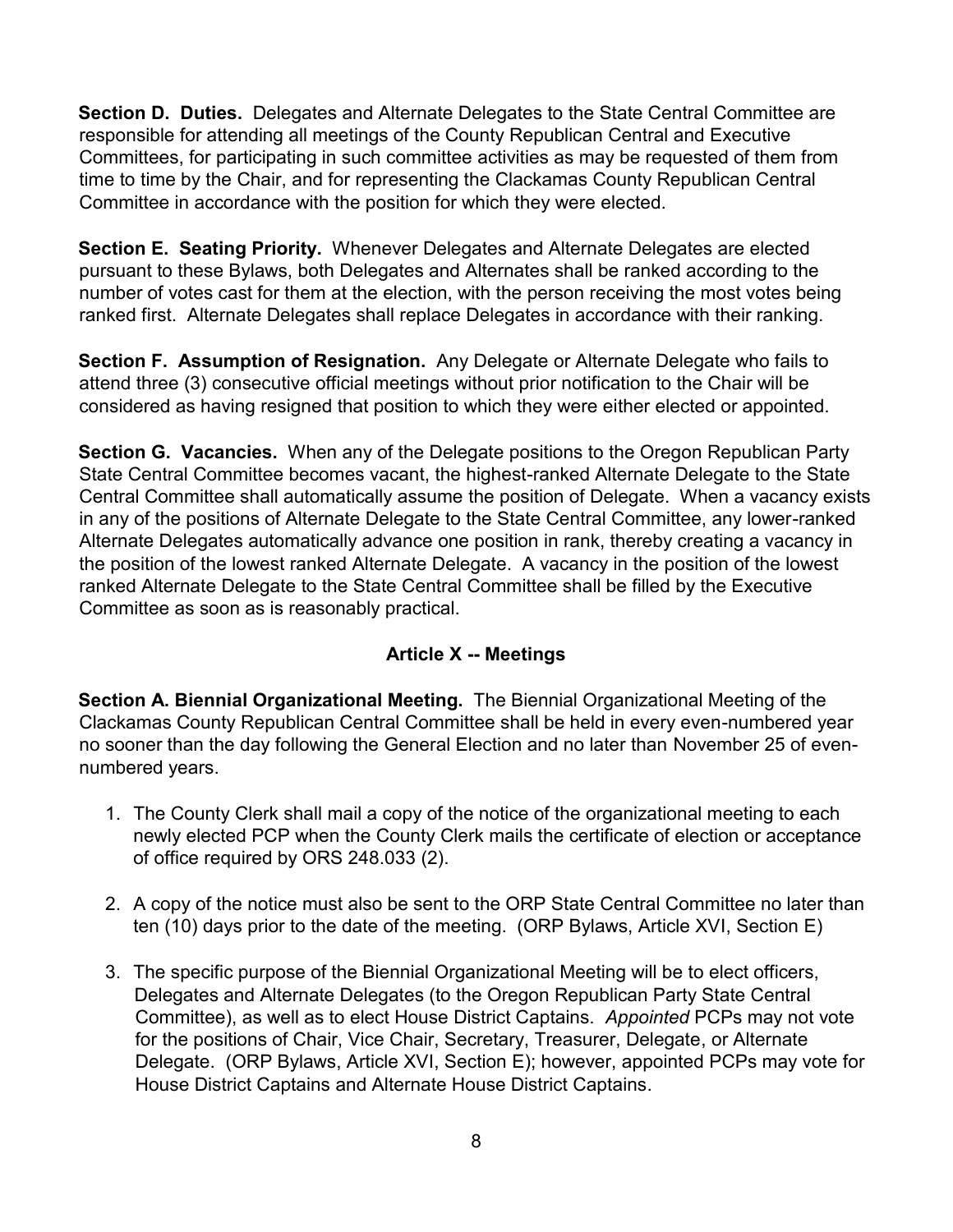4. Within 15 days after the Biennial Organizational Meeting, the Officers of the retiring Clackamas County Republican Central Committee shall cause all property, records, and funds owned or controlled by the Clackamas County Republican Central Committee to be delivered to the newly elected officers of the newly organized Clackamas County Republican Central Committee.

**Section B. Regular Meetings.** Regular Meetings of the Clackamas County Republican Central Committee shall be held at least four times during each year upon call of the Chair or by vote of the Executive Committee at an Executive Committee meeting. The Biennial Organizational Meeting may be considered the meeting for that quarter.

**Section C. Regular Petitioned and Recall Petitioned Meetings.** The Secretary shall send notice of a Regular Petitioned or Recall Petitioned Meeting of the Clackamas County Republican Central Committee when requested by at least ten (10) percent of the membership. The petition shall specify the time, place, and main purpose of the meeting and shall be filed with the Secretary at least 14 days prior to the date specified for a Regular Petitioned meeting and 35 days prior to the date specified for a Recall Petitioned meeting to all members.

#### **Section D. Notice Required.**

- 1. Written notice by mail or email of an Organizational or Recall Petitioned Meeting shall be sent no later than 30 days prior to the date of the meeting.
- 2. Written notice by mail or email of a Regular Petitioned Meeting shall be sent no later than ten (10) days prior to the date of the meeting.
- 3. Written notice by mail or email of any other Clackamas County Republican Central Committee or Executive Committee Meeting shall be sent no later than 14 days prior to the date of the meeting.

#### **Article XI --Quorum**

A quorum shall constitute ten percent (10%) of those eligible members for any duly called Clackamas County Republican Central Committee meeting.

#### **Article XII -- Voting and Elections**

**Section A. Credentials Committee.** A Credentials Committee shall certify all eligible voting delegates and shall report as needed to the voting body the number of eligible voters.

**Section B. Proxies.** Proxies may not be used for any purpose at any meeting of the Clackamas County Republican Central Committee or the Executive Committee.

**Section C. Majority Vote.** Except for procedural matters, all matters, including the election of Officers and House District Captains shall be decided by a majority vote of those voting, with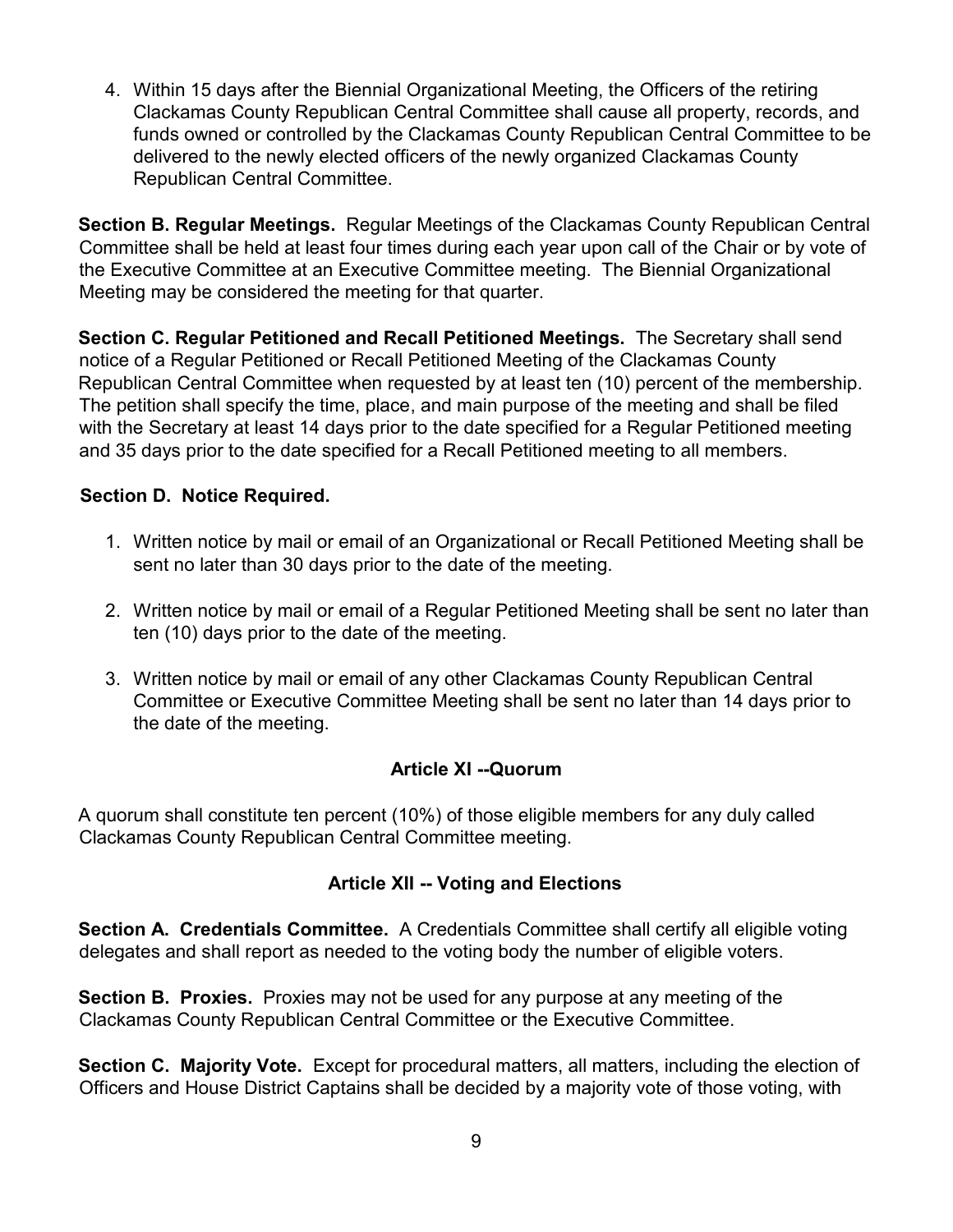the exception of Delegates and Alternate Delegates, which shall be determined by a plurality vote or as otherwise specified within these bylaws.

**Section D. Balloting**. All elections pertaining to Officers, delegates, and alternates shall be by written, secret ballot, unless the election is uncontested.

#### **Article XIII -- Balloting at Biennial Organizational Meeting**

**Section A. Balloting.** Unless the election for an office is uncontested, there shall be at least seven (7) separate ballots: the first for the Clackamas County Republican Central Committee Chair; the second for the Vice Chair; the third for the Treasurer; the fourth for the Secretary; the fifth for House District Captains; and the sixth for all Delegates; and seventh for all Alternate Delegates.

**Section B. Candidates.** The names of all candidates for each position will be written in adequate size in a visible manner in front of the voting body.

**Section C. Run-Off.** If no candidate receives a majority vote for Chair, there shall be a run-off between the two candidates who received the most votes.

**Section D. Candidate Speeches**. Each candidate for Chair will have a total of five (5) minutes for speeches, and each candidate for other Central Committee officers will have a total of two (2) minutes for speeches.

#### **Article XIV -- Oregon Republican Party State (Platform) Convention Bonus Delegates**

**Section A. Eligibility.** A person must be an elected or appointed PCP to be eligible to become a Bonus Delegate or Bonus Alternate Delegate.

**Section B. Number.** The number of Bonus Delegates and Bonus Alternate Delegates to the Oregon Republican Party State (Platform) Convention is determined by Oregon Revised Statute and the Oregon Republican Party State Central Committee.

**Section C. Election**. Bonus Delegates and Bonus Alternate Delegates to the Oregon Republican Party State (Platform) Convention shall be elected at a Special Meeting of the Clackamas County Republican Central Committee to be held at least 25 days after the statewide Primary Election. Said Special Meeting shall be called by the Chair or Executive Committee for the purpose of election of delegates prior to the state convention.

**Section D. Duties.** State Convention Bonus Delegates and Bonus Alternate Delegates are responsible for attending the State Convention and for participating in any related activities as requested by the Chair.

**Section E. Vacancies.** In the event a Bonus Delegate or Bonus Alternate Delegate cannot attend the Oregon Republican Party State Convention, any remaining Bonus Alternate Delegates lower in rank shall automatically advance in rank to fill the vacancy. Any Bonus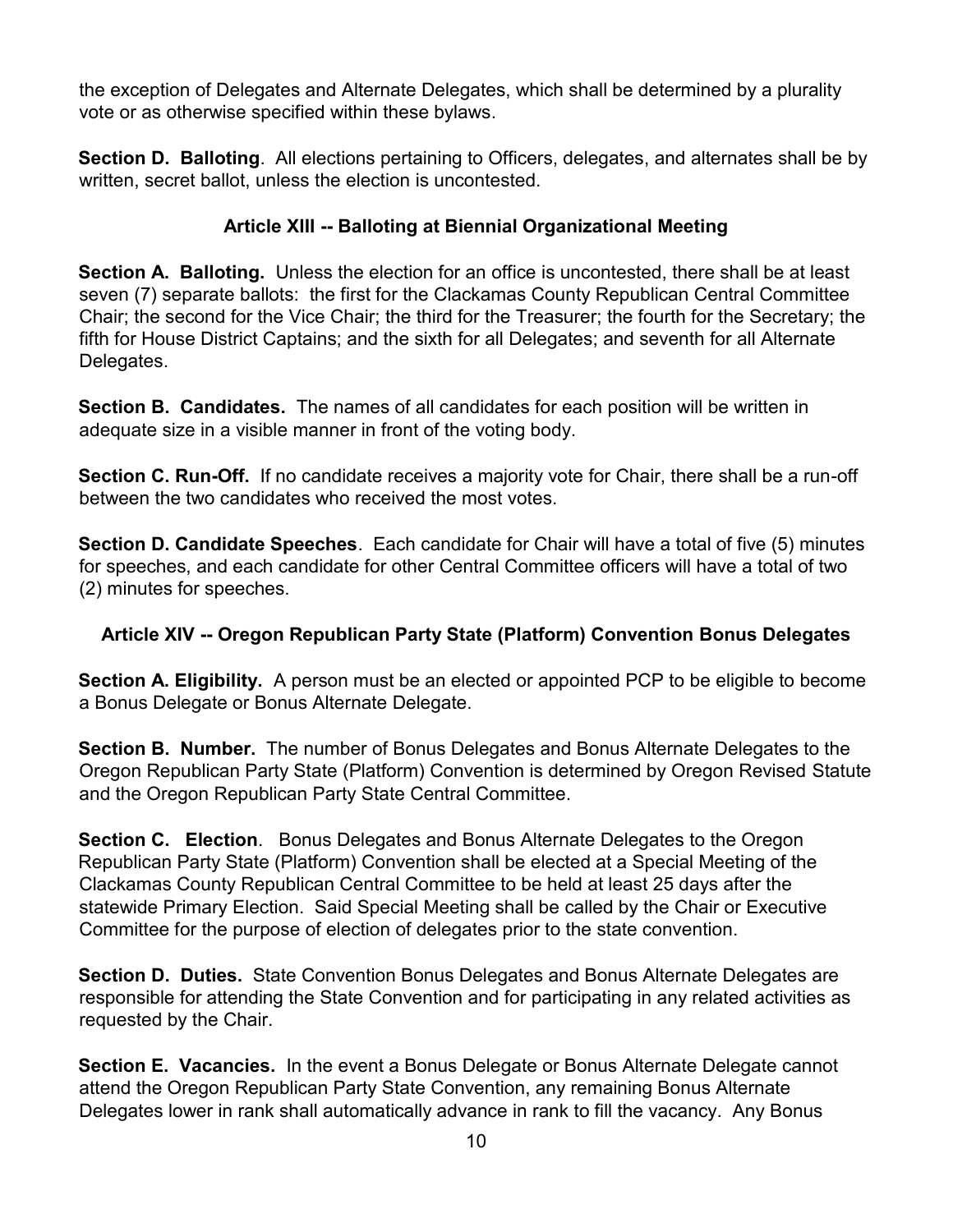Alternate Delegate position left vacant as a result shall be filled by the Chair who shall poll the members of the Executive Committee. Any new Bonus Alternate Delegate selected in this manner shall be ranked at the bottom of the list of Bonus Alternate Delegates for determining seating priority at the Convention.

#### **Article XV -- Recall**

**Section A. Scope.** Any Officer, House District Captain, Delegate or Alternate Delegate of the Clackamas County Republican Central Committee may be recalled.

**Section B. Petition.** A recall petition must be filed with the Secretary and must comply with the requirements for a recall petitioned meeting as found in Article X, Meetings.

**Section C. Voting Eligibility**. Voting members are defined in Article IV, Section B.

**Section D. Voting Requirement**. A person shall be removed from office by a two-thirds (2/3) vote.

#### **Section E.** Procedure.

- 1. Presiding Officer
	- a. The Chair, if not subject to the removal petition, shall preside.
	- b. If the Chair is subject of the removal petition, or otherwise unable serve, the Presiding Officer shall be the Vice Chair.
- 2. Rights of the Person Being Considered for Removal
	- a. After the body has heard the arguments in favor of removal, the subject of the removal petition may speak in rebuttal, speak in their defense, present evidence, or call on others to speak on their behalf.
	- b. Persons called upon to speak need not be members of the body.

#### **Article XVI -- Parliamentary Authority**

The rules contained in the most current edition of *Robert's Rules of Order*, *Newly Revised*, shall govern the Clackamas County Republican Central Committee and Executive Committee in all cases to which they apply and with which they are not inconsistent with these Bylaws or any special rules of order that may be adopted by the Clackamas County Republican Central Committee.

#### **Article XVII -- Amendment of Bylaws**

These Bylaws may be amended at any regular meeting of the Clackamas County Republican Party Central Committee by a two-thirds (2/3) vote, provided that the proposed amendment(s) has been available in writing to the members of the Central Committee 30 days prior to the meeting.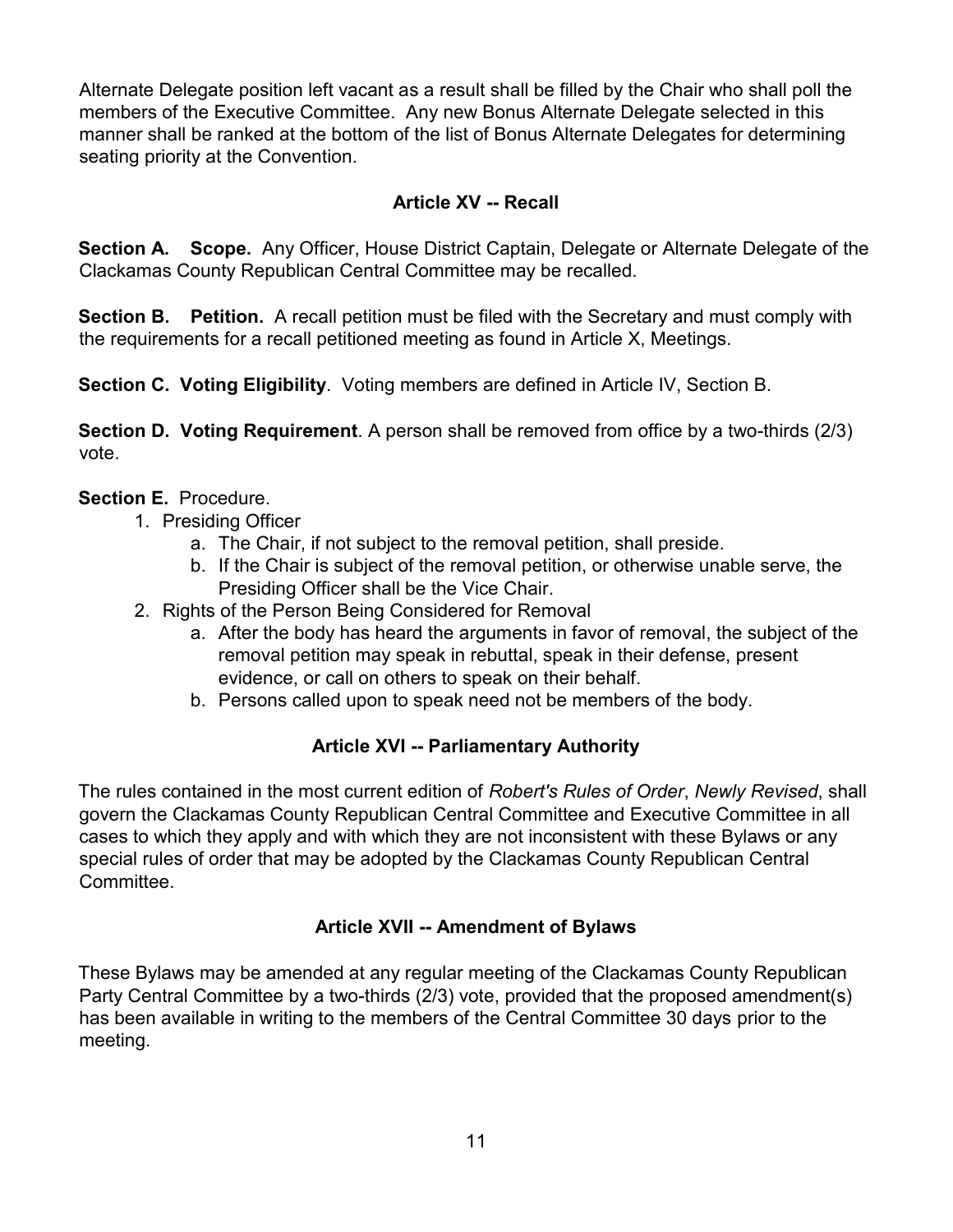## **Standing Rules**

## **of the**

### **Clackamas County Republican Party**

#### **Standing Rules of the Clackamas County Republican Party**

#### 1. **The Credentials Committee Chair.**

- 1. Is responsible for seeing that there is a written sign-in roster for all duly certified and eligible voting delegates and provides certified voting credentials to all Clackamas County Republican Central Committee members present at Clackamas County Republican Central Committee meetings;
- 2. Will make copies of any such report available within five (5) days to any member of the Executive Committee who makes such a request in writing;
- 3. Will return to the Chair of the Clackamas County Republican Central Committee all credentialing reports and rosters of attendees immediately after each meeting.

#### 2. **The election to appointment as a Precinct Committee Person.**

- 1. The selection of Republicans for appointment by a vote of the Central Committee shall have no additional rules or requirement other than those imposed on filing form SEL 105, Candidate for Political Party Precinct Committee Person. Requiring the person standing for appointment to be present at their nomination does not violate this rule. (Taken from Standing Rule #9 Oregon Republican Party, Standing Rules.)
- 2. The Candidate(s) for appointment to PCP may be presented to a. the Central Committee by recommendation from the County Executive Committee.
- 3. Candidate(s) must be pre-qualified per form SEL 105 prior to their election to a. appointment.

#### **3. Candidate for elected position.**

In order to be elected to any position in the Clackamas County Central Committee, except the appointment of PCP, the person seeking election must be present at the meeting or have given written acceptance in advance to the CCRCC Chair or the Chair of any Nominating Committee.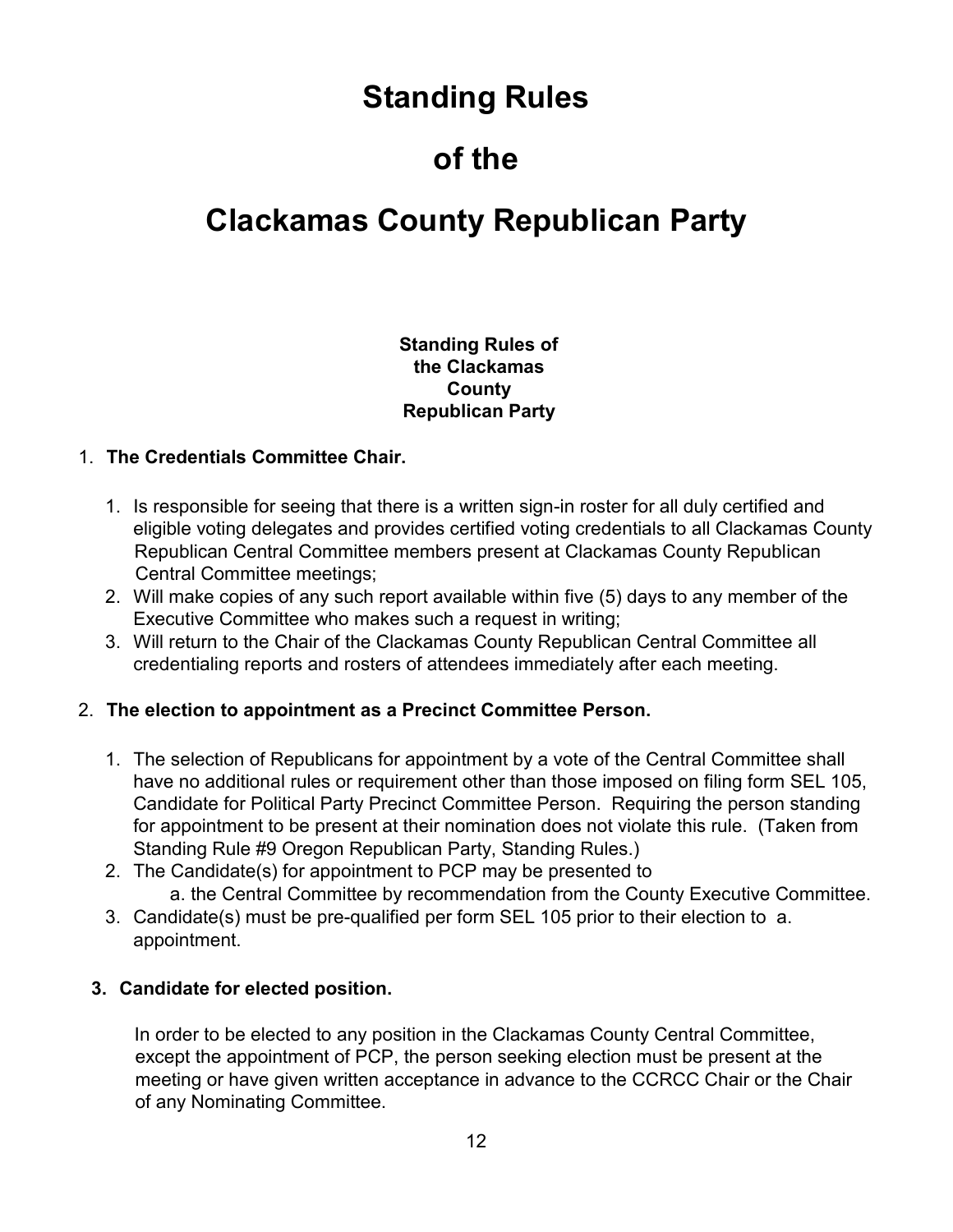#### **4. Support for Candidates, Petition Drives and Ballot Measures**

- 1. The Central Committee at its discretion, may support through funds or otherwise any candidate or any measure.
- 2. Notwithstanding any action taken by the Central Committee, any PCP is free to support any candidate or measure at any time.
- 3. Primaries in these State-wide Partisan Races: Governor, Secretary of State, Attorney General, Treasurer, and US Senate:
	- a. Should there be more than one candidate seeking the nomination in the primary election the Central Committee may endorse any candidate(s) if the Central Committee has approved the endorsement by a two-thirds (2/3) majority vote after the filing deadline for the primary election has passed.
	- b. During the Primary any candidate registered as a Republican running in a primary for the Republican nomination shall be entitled to equal access to voter registration records which are controlled by CCRCC.
- 4. Non-Partisan Races or Run-offs.
	- a. The Central Committee may not support financially or otherwise any candidate in a non-partisan race or run-off in which more than one registered Republican is running unless the Central Committee votes to do so equally.
	- b. Any candidate registered as a Republican running in a non-partisan race shall be entitled to access to voter registration records which are controlled by CCRCC during the race or run-off.
	- c. The Central Committee may support financially or otherwise any candidate in a non-partisan race or run-off in which they are the only registered Republican running.
- **5.** General Elections following a partisan primary:
	- a. The Central Committee may expend funds on behalf of any candidate who is registered as a Republican in the general election.
- **6.** Ballot initiative, referendum, or bills:
	- a. The Central Committee may endorse any proposed or enacted ballot initiative or referendum, legislation, Act of Congress, Ordinance, or other law.
	- b. The Executive Committee, by a two-thirds (2/3) vote, may endorse any statewide or local ballot initiative, referendum or recall on behalf of the CCRP Central Committee. The Central Committee may overrule the endorsement by a simple majority at any Central Committee meeting.

#### **5. Distribution of Precinct Committee Person (PCP) lists.**

- 1. Republican candidates may request and receive an electronic copy of the current PCP list for that portion of Clackamas County they would represent upon election.
- 2. The electronic PCP list shall have all information received from Clackamas County Elections.
- 3. Secretary of Clackamas County Republican Party shall, upon request, verify candidate/candidate committee and forward the PCP list to the candidate or campaign manager's email address and maintain a record of the requests.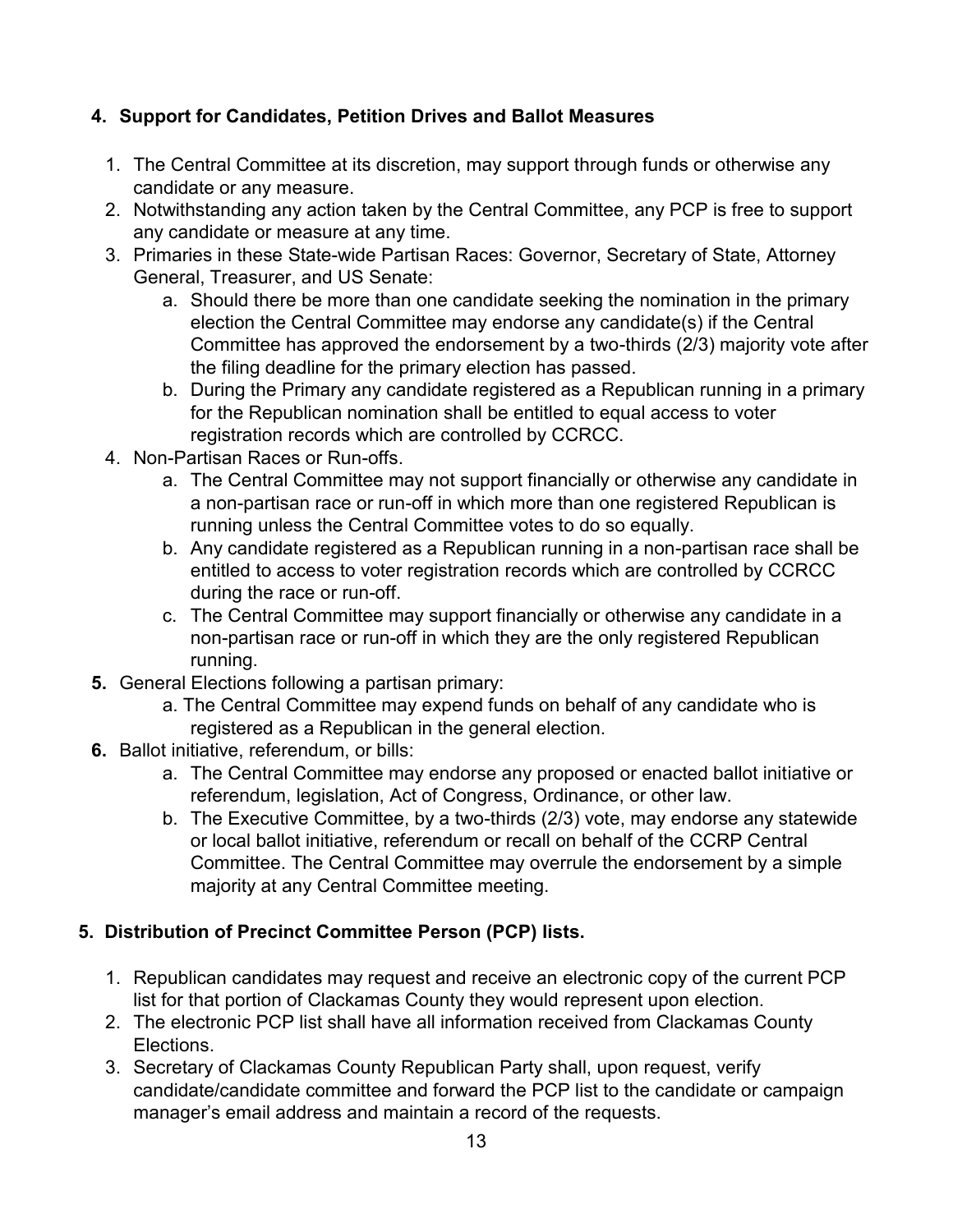- 4. No individual or organization except verified Republican candidates and/or their candidate committee are to receive a copy of the PCP list without the approval of the Executive Committee's vote.
	- a. Exception: CCRP Officers, House District Captains, and Committee Chairs may have access to the PCP lists for their area as may be needed to complete their job responsibilities.
- 5. Upon a request from an individual or outside organization for a copy of the PCP list, Secretary is instructed to bring the request to the next Clackamas County Republican Party Executive Committee meeting for review and approval vote by the Committee.

#### **6. Storage of assets and records of Clackamas County Republican Central Committee**

- 1. CCRCC shall maintain a commercial storage unit or office for use by the CCRCC to store and protect the property of the CCRCC.
- 2. A line item for payment of the rent is to be included each year in the CCRCC budget.
- 3. The Treasurer of CCRCC will insure payment is made. Rent may be paid by the month or a year in advance.
- 4. The Chair and Vice Chair of CCRCC will be responsible for access into the unit.
- 5. After each election cycle an inventory of those items in the unit or office shall be prepared by members of the Executive Committee and a report attached to the minutes of the CCRCC Organizational Meeting of that year.

#### **7. Emails to CCRP Contacts**

- 1. The Secretary will send emails to the PCP list regarding official CCRP business without approval from the Chair or Vice Chair only for communication regarding Executive and Central Committee meeting notices and meeting minutes.
- 2. As directed by the Chair or Vice Chair the Secretary will send emails to the PCP list and any other CCRP maintained email lists.
- 3. Emails from candidates and elected officials:
	- a. The CCRP will not forward emails from candidates, elected officials, or campaigns.
	- b. The CCRP may include correspondence from said entities as part of other communications to PCP's and other contacts at the direction of the Chair or Vice Chair.

#### **8. Communications on Website, Facebook, Twitter, and other Electronic Formats**

- 1. All requests from candidates, elected officials and campaigns to post announcements or other information on any CCRP owned or controlled media will be approved by the Chair or Vice Chair.
- 2. Only CCRP Chair, Vice Chair, Secretary, Treasurer, Immediate Past Chair, CCRP Communications Chair (if approved by the CCRP Chair) and the designated Webmaster, as needed, will have administrative privileges on CCRP owned or controlled media.